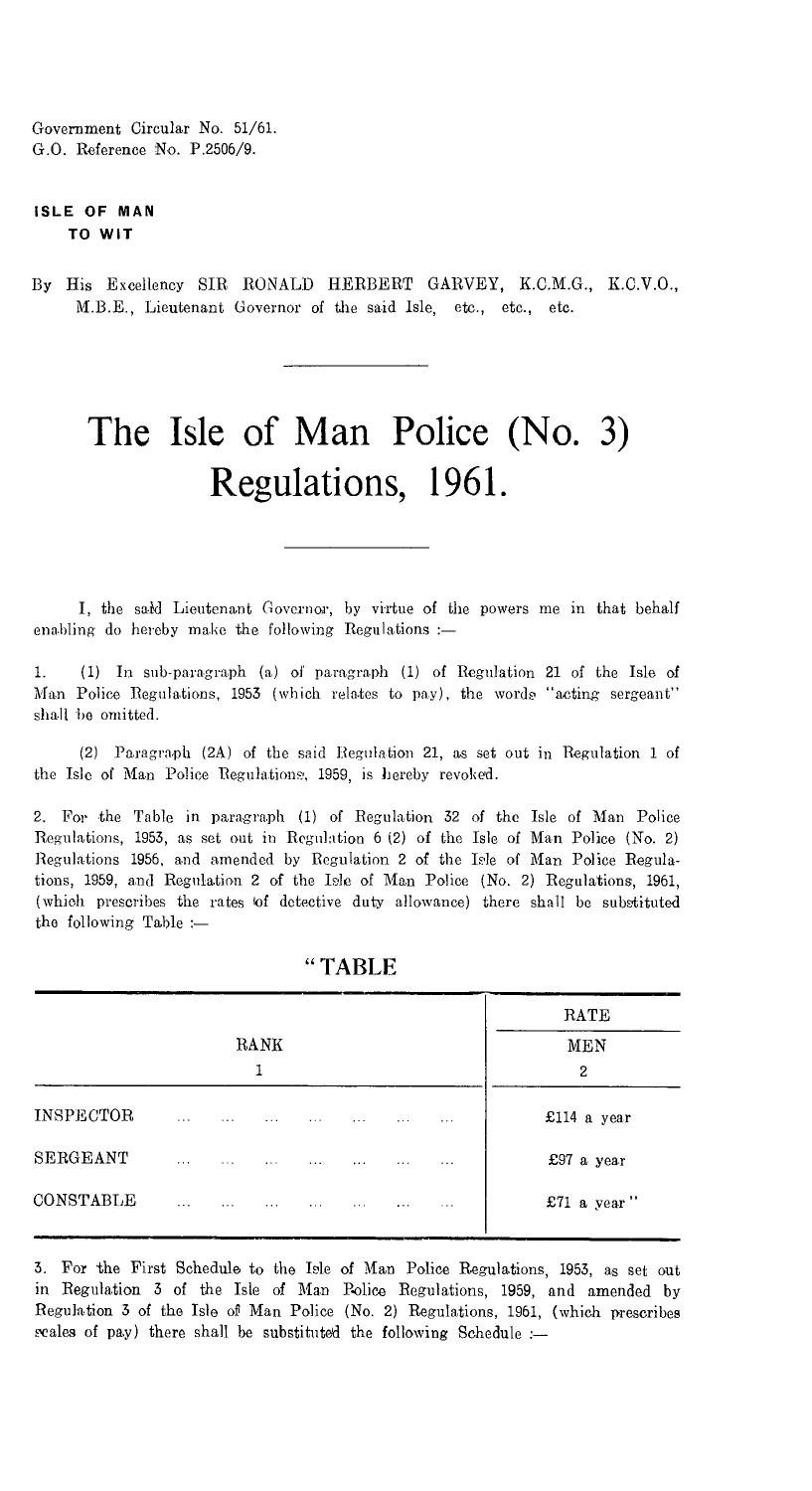## " FIRST SCHEDULE Scales of Pay Part I Men

|                                                                                                  | Chief Inspector | Inspector     | Sergeant        | Constable   |
|--------------------------------------------------------------------------------------------------|-----------------|---------------|-----------------|-------------|
| On appointment<br>as constable or<br>on promotion,<br>as the case<br>may be $\dots$<br>$\ddotsc$ | £1,355 a year   | £1,210 a year | £1,030 a year   | £600 a year |
| After 1 year of<br>service in the<br>rank<br>$\cdots$ $\cdots$                                   | £1,400 a year   | £1,250 a year | £1,065 a year   | £600 a year |
| After 2 years of<br>service in the<br>rank                                                       | £1,445 a year   | £1,290 a year | £1,100 $a$ year | £700 a year |
| After 3 years of<br>service in the<br>rank                                                       |                 |               |                 | £730 a year |
| After 4 years of<br>service in the<br>rank<br>and a state                                        |                 |               |                 | £760 a year |
| After 5 years of<br>service in the<br>rank<br>$\sim$ $\sim$ $\sim$ $\sim$ $\sim$ $\sim$ $\sim$   |                 |               |                 | £790 a year |
| After 6 years of<br>service in the<br>rank<br>$\sim$ $\sim$ $\sim$ $\sim$                        |                 |               |                 | £820 a year |
| After 7 years of<br>service in the<br>rank<br>$\sim$<br>$\ddotsc$                                |                 |               |                 | £850 a year |
| After 8 years of<br>service in the<br>rank                                                       |                 |               |                 | £880 a year |
| After 9 years of<br>service in the<br>rank<br>$\cdots$                                           |                 |               |                 | £910 a year |

addition a constable shall be paid a supplementary payment of £30 a year on the completion of seventeen years' service and a second supplementary payment of £30 a year on the completion of twenty-two years' service ; and paragraph (2) of Regulation 21 of these Regulations shall apply for the purpose of calculating such service as aforesaid."

4. (1) These Regulations may be cited as the Isle of Man Police (No. 3) Regulations, 1961.